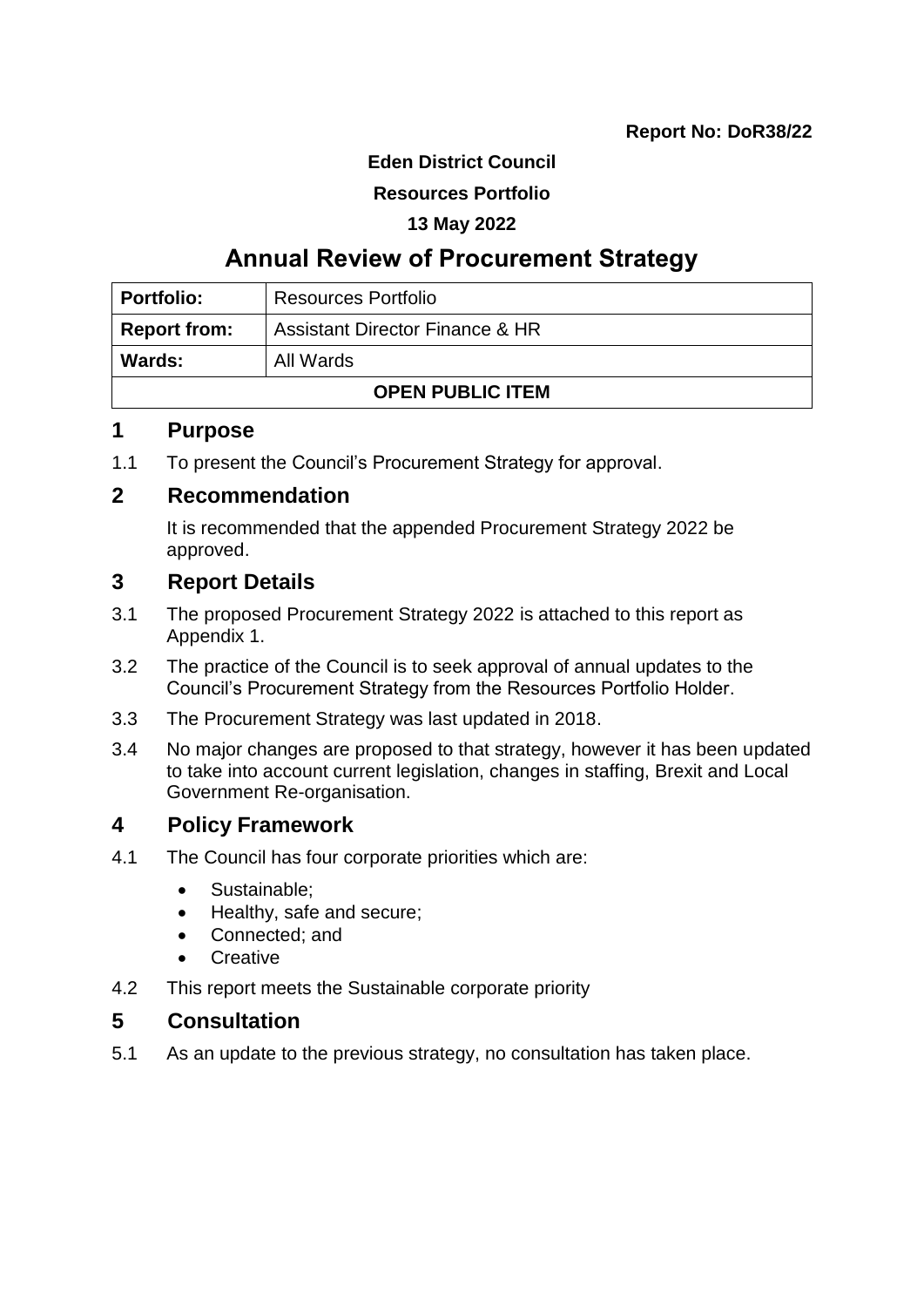## **6 Implications**

## **6.1 Financial and Resources**

- 6.1.1 Any decision to reduce or increase resources or alternatively increase income must be made within the context of the Council's stated priorities, as set out in its Council Plan 2019-2023 as agreed at Council on 7 November 2019.
- 6.1.2 There are no direct proposals in this report that would reduce or increase resources, however, adherence to the Procurement Strategy should result in effective procurement, resulting in control or reduction of costs for the Council

#### **6.2 Legal**

6.2.1 Advice on the policy was sought from our Procurement Advisors, Cirrus Purchasing Ltd who have provided advice on current procurement legislation.

#### **6.3 Human Resources**

6.3.1 There are no Human Resources implications arising out of the proposal.

#### **6.4 Environmental**

6.4.1 The procurement Strategy, section 5.6, sets out how the Council's procurement activities will support the Sustainability strategic priority. There are no direct effects on carbon emissions and ecosystems.

#### **Consideration: Details of any implications and proposed measures to address:** Equality and Diversity  $\parallel$  Equality and Diversity is addressed by the Procurement Principles in the Strategy with a equality and diversity assessment undertaken. The Assessment has concluded that the policy is robust and the evidence shows no potential for discrimination Health, Social Environmental and Economic Impact There are no Health, Social, Environmental and Economic impacts. Crime and Disorder | There are no crime and disorder impacts. Children and Safeguarding There are no children and safe guarding implications

## **6.5 Statutory Considerations**

#### **6.6 Risk Management**

| <b>Risk</b>                                                                        | <b>Consequence</b>                                                  | <b>Controls Required</b>                     |
|------------------------------------------------------------------------------------|---------------------------------------------------------------------|----------------------------------------------|
| <b>Risk that the Council</b><br>does not comply with<br>government<br>requirements | Risk of legal challenge                                             | Adoption of a formal<br>procurement strategy |
| <b>Risk that the Council</b><br>implements an<br>approach to                       | Procurement that does<br>not provide good value<br>and loses out on | Adoption of a formal<br>procurement strategy |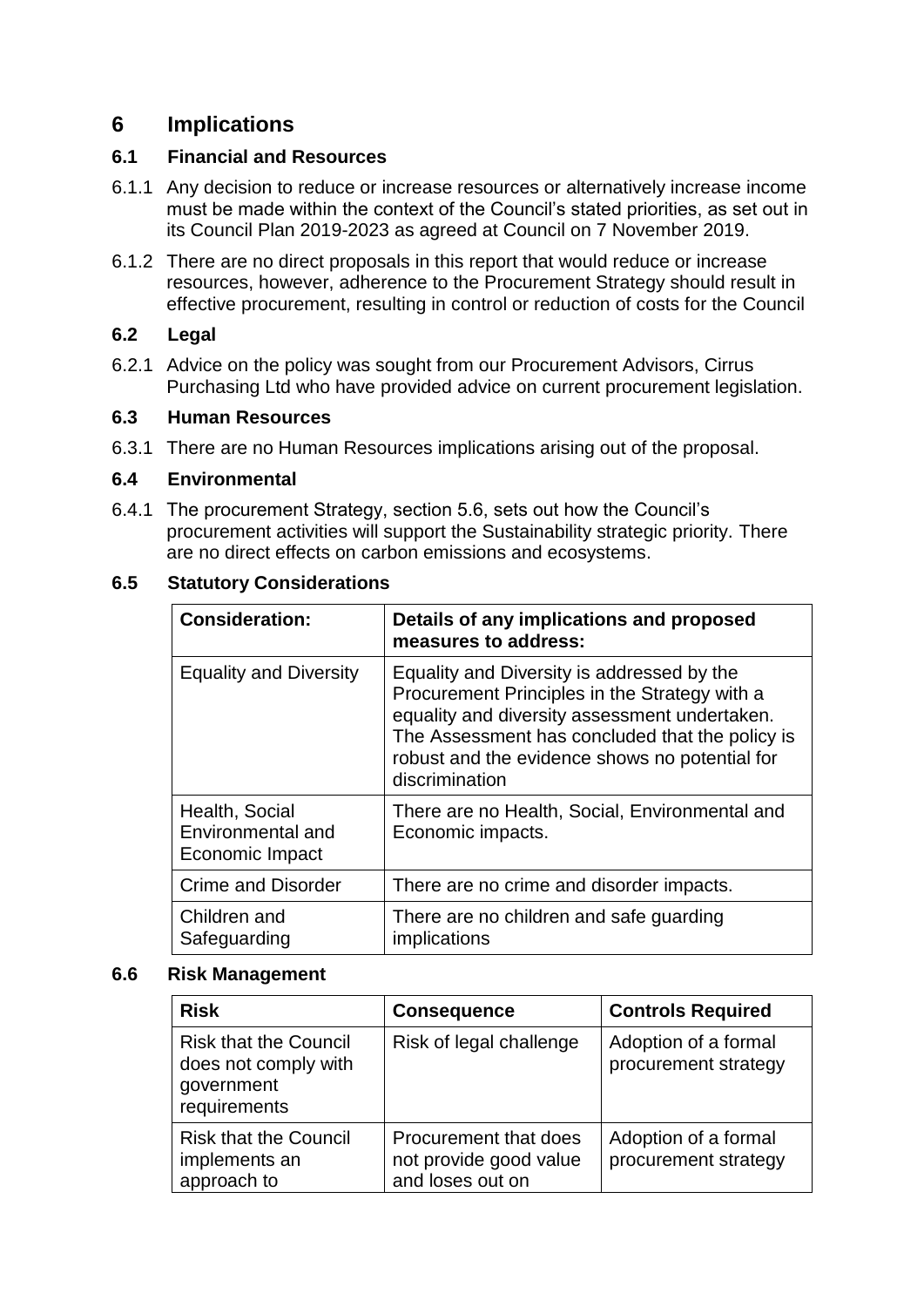| <b>Risk</b>                                                                        | <b>Consequence</b>                                        | <b>Controls Required</b> |
|------------------------------------------------------------------------------------|-----------------------------------------------------------|--------------------------|
| procurement that does<br>not provide good value<br>and procurement<br>efficiencies | potential procurement<br>efficiencies and added<br>value. |                          |

## **7 Other Options Considered**

7.1 No alternatives considered.

## **8 Reasons for the Decision/Recommendation**

8.1 Effective procurement is important in a sound system of corporate governance. This Procurement Strategy sets out clearly the procedures and steps that the Council should take.

## **Tracking Information**

| <b>Governance Check</b>                  |                                                               | <b>Date Considered</b> |
|------------------------------------------|---------------------------------------------------------------|------------------------|
| <b>Chief Finance Officer (or Deputy)</b> |                                                               | 4 May 2022 (author)    |
| <b>Monitoring Officer (or Deputy)</b>    |                                                               | 4 May 2022             |
| <b>Background Papers:</b>                | <b>None</b>                                                   |                        |
| <b>Appendices:</b>                       | Appendix 1 – Procurement Strategy 2022                        |                        |
| <b>Contact Officer:</b>                  | <b>Marianne Bastille, Assistant Director Finance &amp; HR</b> |                        |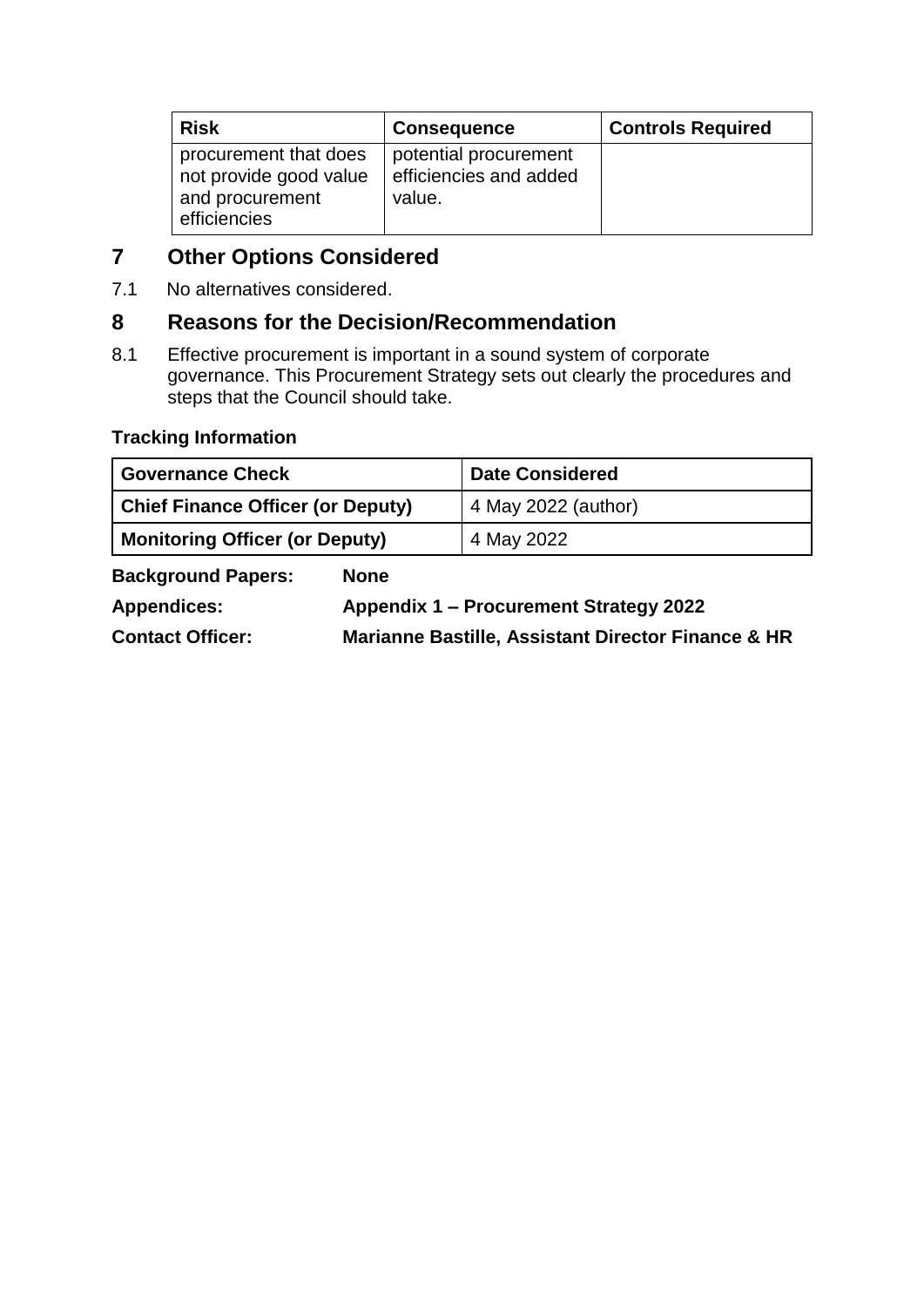Appendix 1



# **Procurement Strategy**

# **2022**

Next Update Due: April 2023 Updated: Annually<br>Responsible Officer: Assistant

Assistant Director Finance & HR

**www.eden.gov.uk**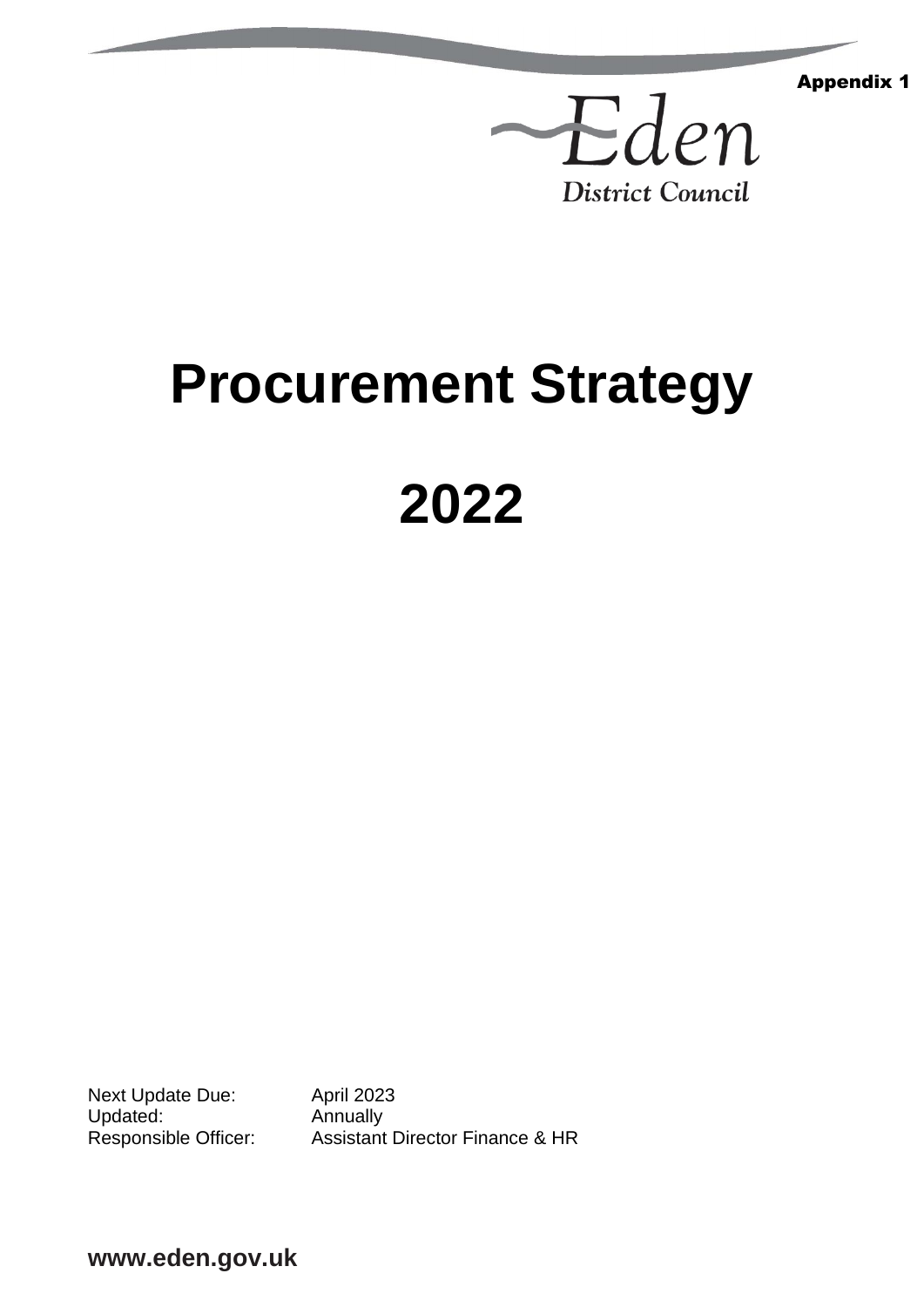## **Contact Us**

Telephone: 01768 817817

Fax: 01768 890470

Write To: Contracts & Procurement Manager, Eden District Council, Town Hall, Penrith, Cumbria CA11 7QF

E-mail: [procurement@eden.gov.uk](mailto:fin.man@eden.gov.uk)

Website: Information on all of our services is available at Procurement, tendering and [contracts \(eden.gov.uk\)](https://www.eden.gov.uk/your-council/council-business/procurement-tendering-and-contracts/)

## **Accessibility Information**

A summary of the information contained in this document is available in different languages or formats upon request. Contact Eden District Council's Communication Officer, telephone: 01768 817817 or email: [communication@eden.gov.uk](mailto:communication@eden.gov.uk)

#### **Polish**

Streszczenie informacji zawartych w niniejszym dokumencie można uzyskać na życzenie w innym języku lub formacie. Prosimy o kontakt telefoniczny z Referentem Rady ds. Komunikacji Okręgu Eden pod numerem telefonu 01768 817817 lub pocztą e-mail na adres [communication@eden.gov.uk](mailto:communication@eden.gov.uk)

## **Traditional Chinese**

若閣下要求,本文件的摘要資訊可以其他版式和語言版本向您提供。請聯絡伊甸區地方政府傳 訊主任 (Eden District Council's Communication Officer), 其電話為: 01768 817817, 或發電 郵至:[communication@eden.gov.uk](mailto:communication@eden.gov.uk)

## **Urdu**

اس دستاویز میں شامل معلومات کا خلاصہ درخواست کیے جانے پر مختلف زبانوں اور فارمیٹوں (شکلوں) میں دستیاب ہے۔ ایڈن ڈسٹرکٹ کاونسل کے افسر برائے مواصلات سےفون نمبر 01768817817 پر رابطہ کریں یا communication@eden.gov.uk پر ای میل کریں۔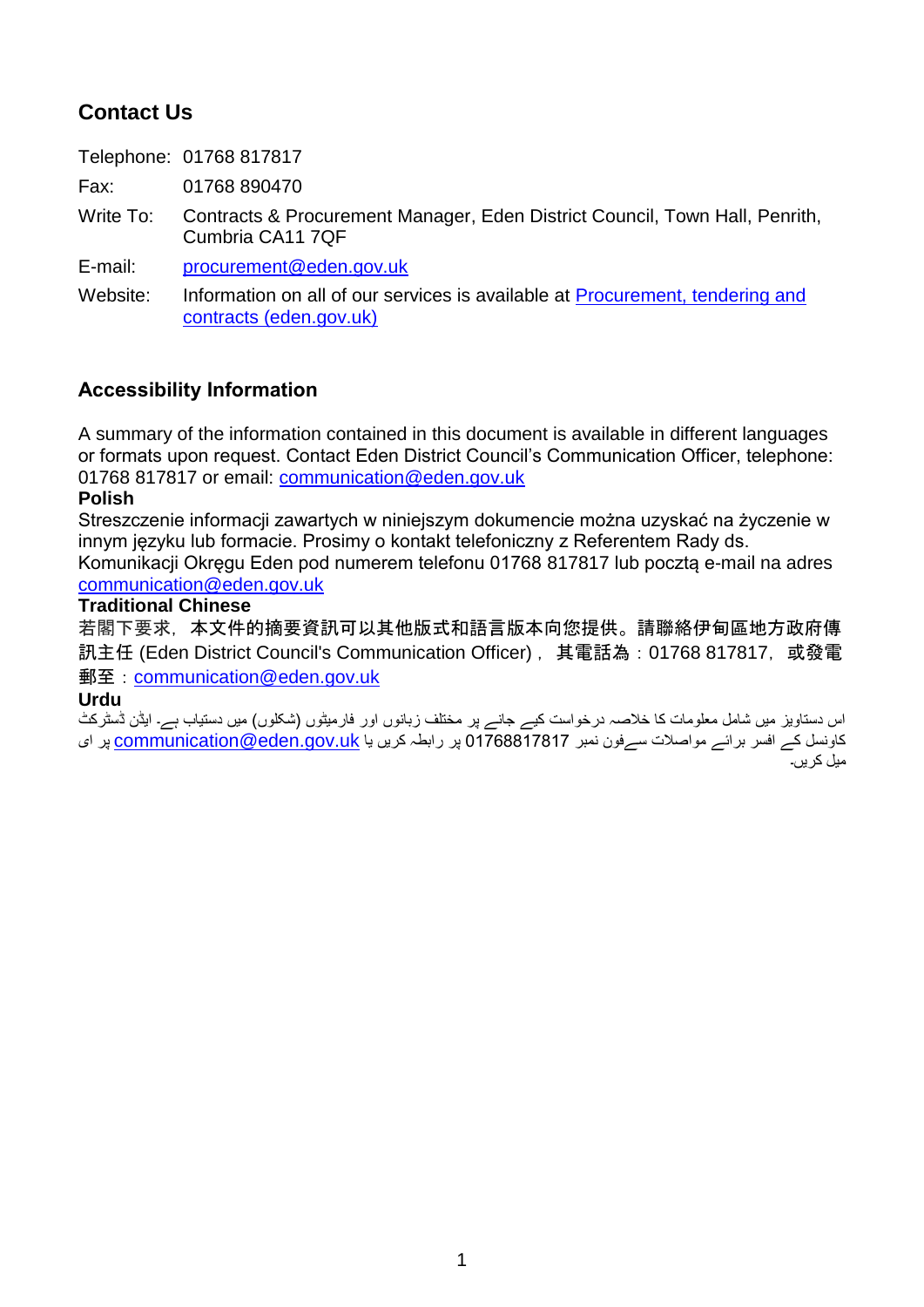## **Contents**

| 1. Executive Summary            |    |
|---------------------------------|----|
| 2. Introduction                 |    |
| 3. Current Arrangements         | .h |
| 4. E-Procurement                |    |
| 5. Procurement Policy           |    |
| 6. Review, Update and Publicity | 12 |
|                                 |    |

Appendix 1: Decision Making Flowchart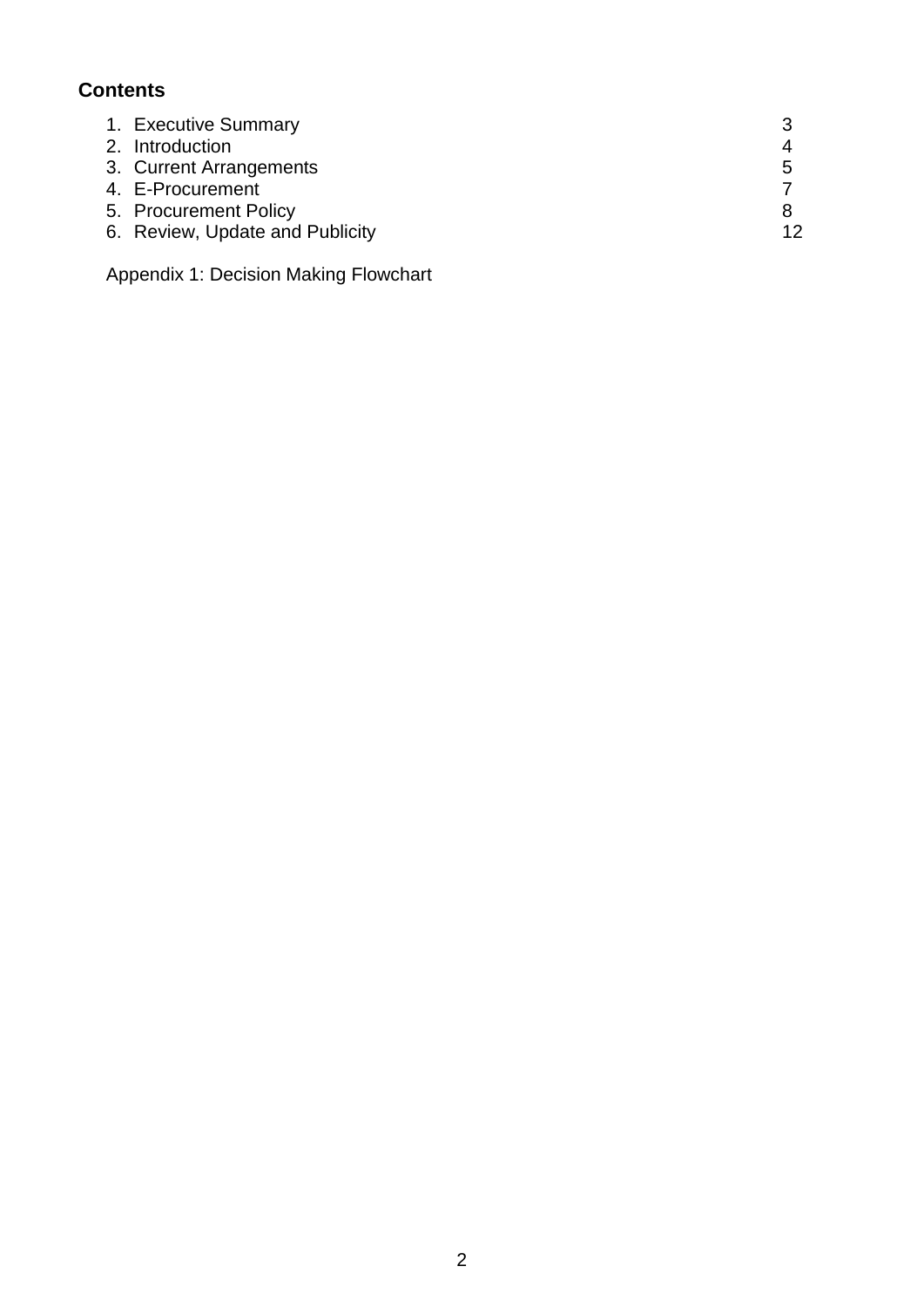## **1. Executive Summary**

- 1.1 Procurement concerns the acquisition of all goods, works and services. It relates to all expenditure by the Council, with the exception only of staff costs, benefit payments and grants. The aim of this Procurement Strategy is to set a clear framework for procurement throughout the Council which reflects the Council's Corporate Plan, provides a framework for securing value for money and which stands alongside the Council's Accounting and Audit Rules and Procurement Rules. It also sets out an action plan for achieving the corporate approach to procurement.
- 1.2 In considering the Council's corporate priorities, strategic actions and values, the following procurement objectives have been set:
	- to ensure that the procurement process is clear and focused in the first instance on achieving value for money;
	- to ensure that the procurement options are chosen on the basis of the degree to which they fulfil the Council's corporate priorities and those of specific services;
	- to be pragmatic in procuring services so that service delivery to customers is optimised;
	- to prioritise, where possible, the policy of "Buy Eden First" (i.e. procuring locally where possible and keeping economic value within the Council's area of operation); and
	- to ensure contracts implemented are sustainable for the Council.
- 1.3 To ensure that these objectives are met:
	- procurement arrangements within the Council are reviewed annually by Management Team and the Member Procurement Champion (Resources Portfolio Holder, Councillor Karen Greenwood);
	- there are comprehensive Accounting and Audit Rules, Procurement Rules and Procurement Procedures in place;
	- template procurement documentation is available (for quotations and lower value invitations to tender);
	- comprehensive Procurement Guidance has been produced for staff and made available to key stakeholder and suppliers;
	- training on the Procurement Rules and Procedures has been provided;
	- in pursuing the Council's economic policies, consideration is taken of the contribution that effective procurement can make to achieving these policies; and
	- a small procurement team has been created within the Council to support relevant officers with procurement requirements and provide a centralised overview of all procurement being conducted by the Council.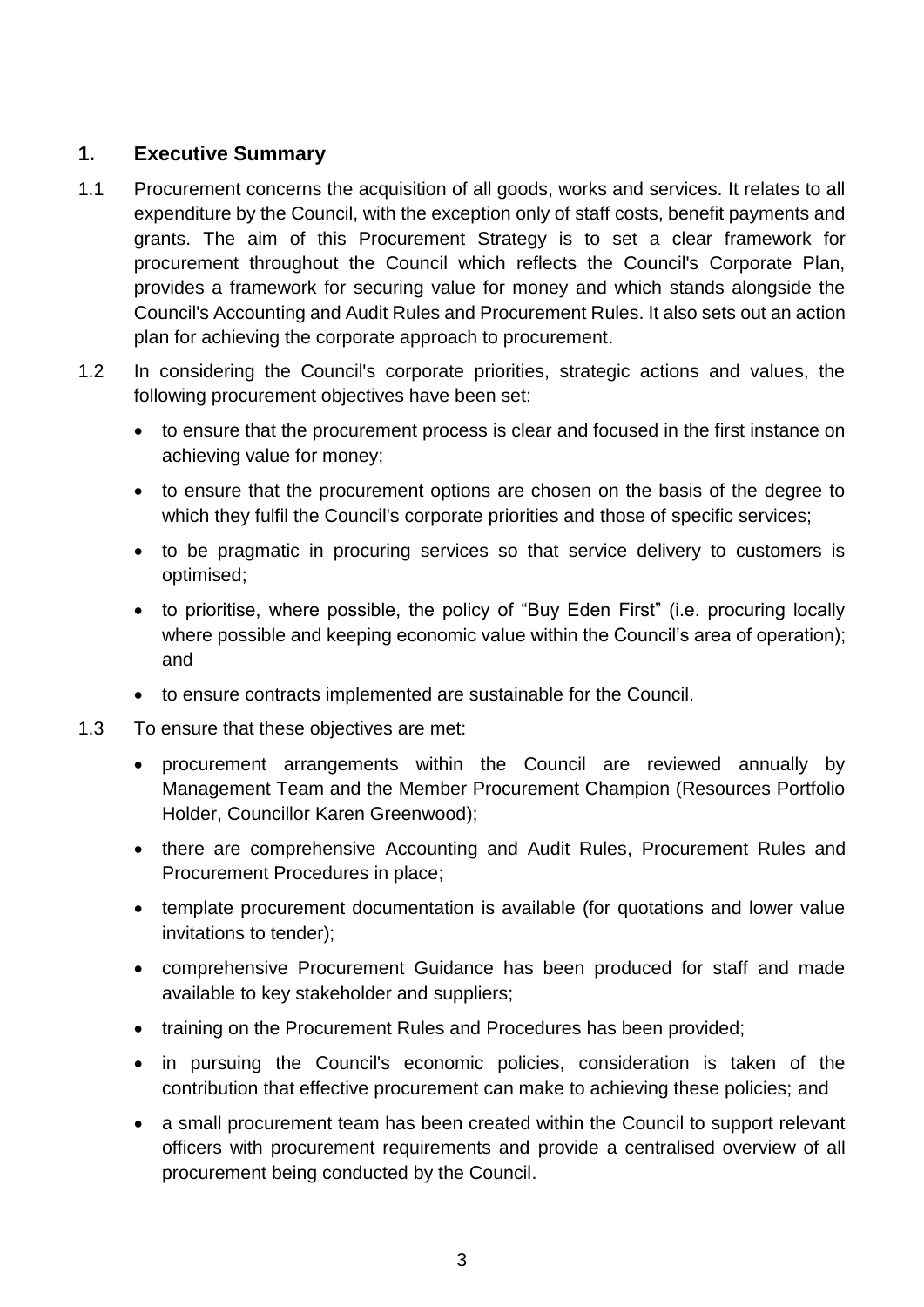## **2. Introduction**

- 2.1 Procurement is the process of obtaining supplies, services and construction works. At the point of procurement, it is important to take into account the lifecycle of the asset or service contract. 'Lifecycle' is defined as being from the initial definition of the business need, through to the end of the useful life of the asset or service contract. Procurement excludes staff costs and transfer payments, such as benefits and grants.
- 2.2 The term 'procurement' has a far broader meaning than that of purchasing or buying. It is about securing services and products that best meet the needs of the users and the local community in its widest sense and furthers the Council's objectives. This Procurement Strategy provides a common framework within which all procurements by the Council are to be managed.
- 2.3 The Council will achieve the best value for money through procurement by:
	- adopting the lifecycle approach to assets and contracts;
	- applying effective and up-to-date procurement procedures;
	- collaborating with other contracting authorities, shared services and/or professional buying consortia where relevant to best use resources and achieve efficiencies; and
	- ensuring procurement helps deliver the Council's key corporate priorities.
- 2.4 The Procurement Strategy will support national policy drivers, such as:
	- the National Procurement Strategy 2018;
	- Part 4 of the Public Contracts Regulations 2015;
	- the Localism Act 2011 and Public Services (Social Value) Act 2012; and
	- the National Procurement Policy Statement (June 2021)
- 2.5 The UK Government are in the process of drafting new procurement legislation following the end of the Brexit transition period. Once the new legislation has been published the Council will review their key procurement documentation including this strategy, the Procurement Rules and Procurement Procedures documents and amend accordingly. Communication and training will then be put in place as necessary for the Council's staff

## **Background**

- 2.6 Procurement is seen by the Government as one of the main means of achieving efficiencies and reducing expenditure. It is important that the Council understands the role that procurement can play in all aspects of the Council's work.
- 2.7 Procurement is devolved to Senior Managers and it is their responsibility to follow the Procurement Procedures and Rules. This Procurement Strategy sets out how such devolved procurement delivers the Council's objectives.
- 2.8 A small procurement team has been created within the Council to support relevant officers with procurement requirements and provide a centralised overview of all procurement being conducted by the Council. In addition, there is external advice available on an adhoc basis from a procurement consultancy.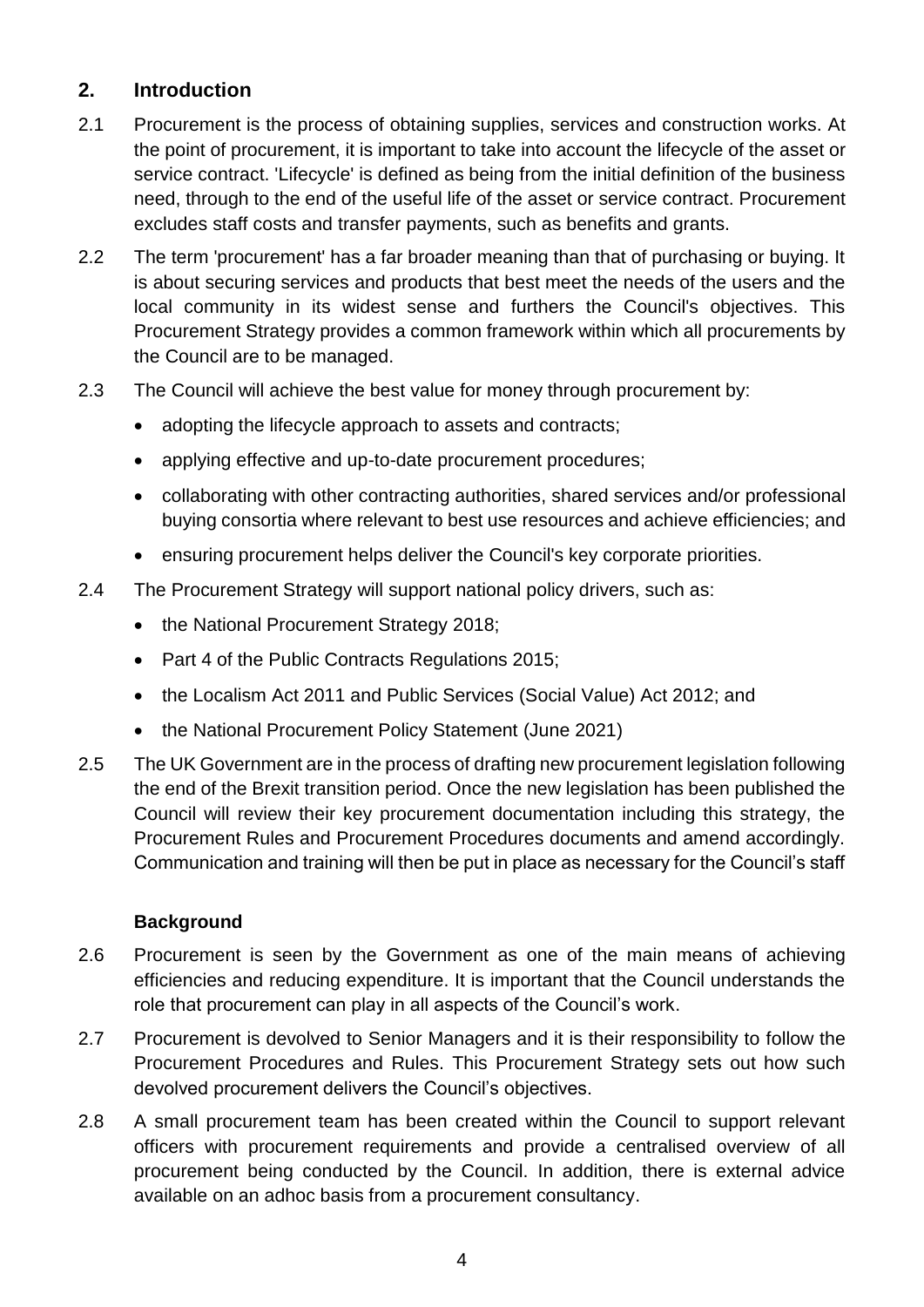- 2.9 The purpose of this Procurement Strategy is to communicate clearly to all stakeholders, including the public and suppliers, but most importantly those staff involved in the procurement process, how the Council ensures that the procurement of services, supplies and works, furthers its objectives.
- 2.10 This Procurement Strategy will be available to key stakeholders and suppliers. Comments and views are welcomed so that the Council can further develop the Strategy in the future.
- 2.11 This Procurement Strategy is reviewed on an annual basis by:
	- seeking comments on current practice and suggestions for improvement from officers involved in the procurement process, all stakeholders, including elected Members, suppliers, external consultants (if required) and the public; and
	- consultation with the Management Team and the Member Procurement Champion, who is the Resources Portfolio Holder.

The Assistant Director Finance & HR has a corporate overview of procurement and in particular a responsibility to ensure that the Procurement Strategy is kept updated.

2.12 The Definitions that apply to this strategy can be found within the Procurement Rules (in the Council's Constitution).

## **3. Current Arrangements**

- 3.1 Procurement of services, goods and assets is regulated by Procurement Rules, the Procurement Procedures and Accounting and Audit Rules.
- 3.2 A considerable part of the Council's procurement is undertaken through the blue collar contracts with Urbaser. This is governed by the agreed contracts which were renewed with effect from 1 April 2012 and which were extended in 2021 until the end of March 2027. The core work is billed as a standard monthly amount. Ad hoc work is ordered by the Client Team. These contracts should be used where possible to reduce the need to procure (providing the work falls under the original procured scope).
- 3.3 Procurement is devolved to individual budget holders who place orders (within the budget limits set). Most day-to-day purchases are made through the TotalMobile creditors' system, which produces and creates an accounting commitment. A limited number of officers are authorised to use a Government Procurement Card where this is a beneficial method of procurement. This is restricted to selected staff. Support with procurement can be offered by contacting the Assistant Contracts Manager.
- 3.4 Certain contracts are procured centrally; the relevant sections are shown below:

| <b>Lead Department</b>        |
|-------------------------------|
| <b>Human Resources</b>        |
| <b>Shared IT Services</b>     |
|                               |
| <b>Financial Services</b>     |
|                               |
| <b>Legal Services</b>         |
| <b>Customer Services</b>      |
| <b>Property and Contracts</b> |
| <b>Property and Contracts</b> |
|                               |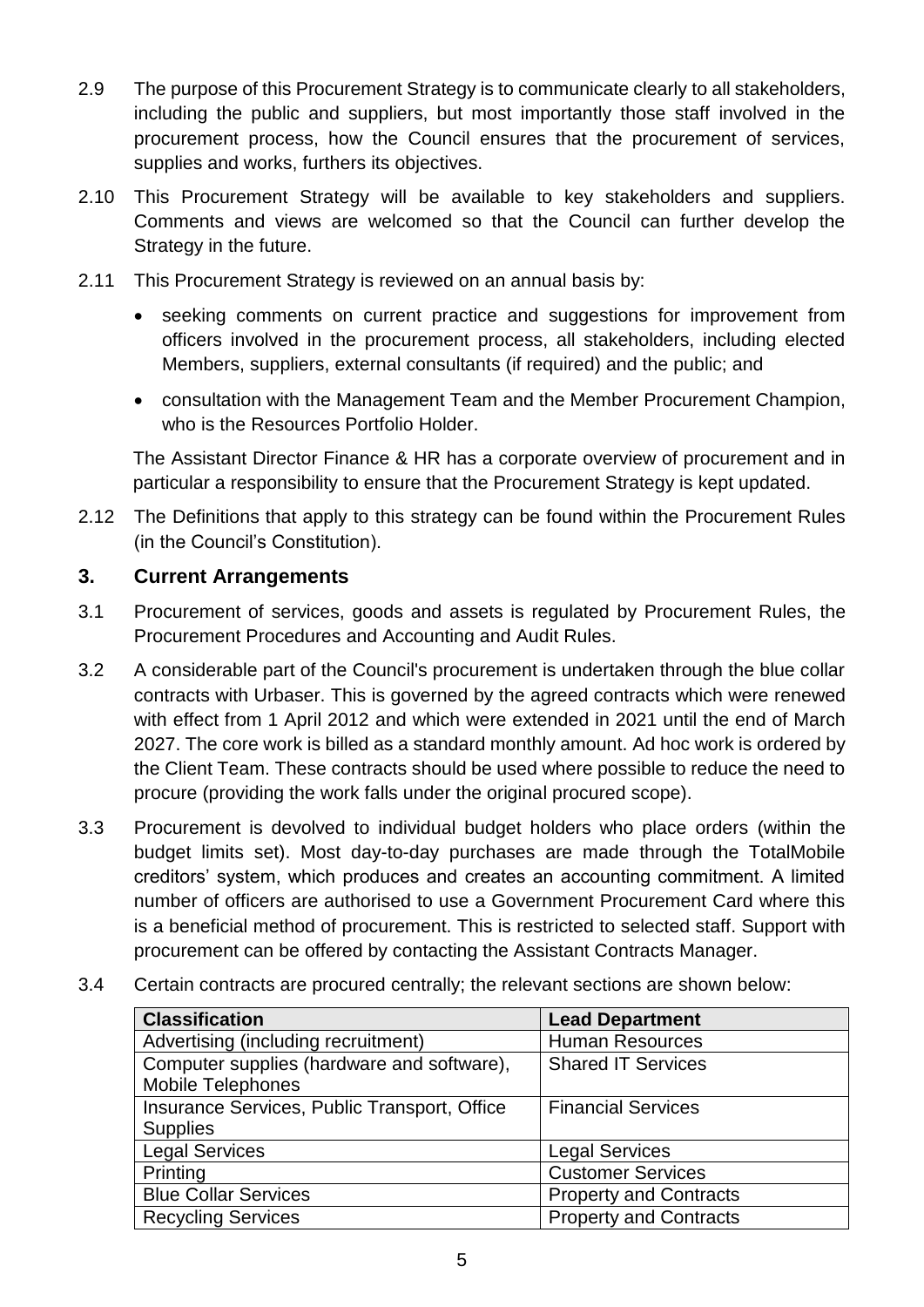| Leisure Management Services | Leisure and Communities       |
|-----------------------------|-------------------------------|
| <b>Office Furniture</b>     | <b>Property and Contracts</b> |
| <b>Health and Safety</b>    | <b>Technical Services</b>     |

- 3.5 The Council is involved in an arrangement with the other five district councils in Cumbria, the County Council, Cumbria Police and Crime Commissioner, Cumbria Primary Care Trust and the Lake District National Park Authority, collectively known as 'Effective Procurement in Cumbria' (EPiC). EPiC's main objectives are to encourage collaboration, increase supplier engagement and produce procurement efficiencies throughout the County. If you think contacting EPiC may be useful, please contact the Procurement Team who can discuss this with you.
- 3.6 The Council awarded long term contracts for Blue Collar (from April 2012), Leisure Management (from April 2012) and Recycling Services (from July 2012). These were originally for a ten year period (until 2022) with an option to extend for an additional 5 year period (until 2027). The extensions were implemented in 2021 for all contracts resulting in an expiry date of 2027. The total is circa £3m per annum.
- 3.7 The Council's revenue procurement budget for 2022-2023 is approximately £7.2 m. Most of this is sourced by formal contracts for blue collar services and recycling via Urbaser. When these contracts are re-let, there may be the opportunity for major procurement savings, however, significant savings can still be found within other smaller contracts. The Procurement Rules and Procurement Procedures documents set out the ways in which procurements must be ran to ensure value for money.
- 3.8 The Council's Capital Programme varies substantially from year to year. Given its small level, one or two major projects within the Programme tend to account for the substantial majority of capital spend. Of a total Programme over the next four years of some £10.2m, only £2.8m is for procurement expenditure. The vast part of the Programme is already committed, or to do with schemes already determined, or grants to third parties.

## **What are Our Strengths?**

- 3.9 Whilst there are a number of areas for improvement, the Council's current method of procurement has many strengths:
	- major procurements are managed as discrete projects, with project management arrangements tailored to each project. Specialist support is bought-in where required from procurement and/or specialist consultancies;
	- use is made of Cumbria County Council, Strategic and Commercial Procurement (the County Council's central purchasing function);
	- procurement is devolved to a low level, helping to ensure that procurement is driven by the needs of the service;
	- the Council is open-minded about the way services are procured and there are examples of most major methods:
		- ⊳ in-house;
		- ⊳ shared in-house, for example, IT Services;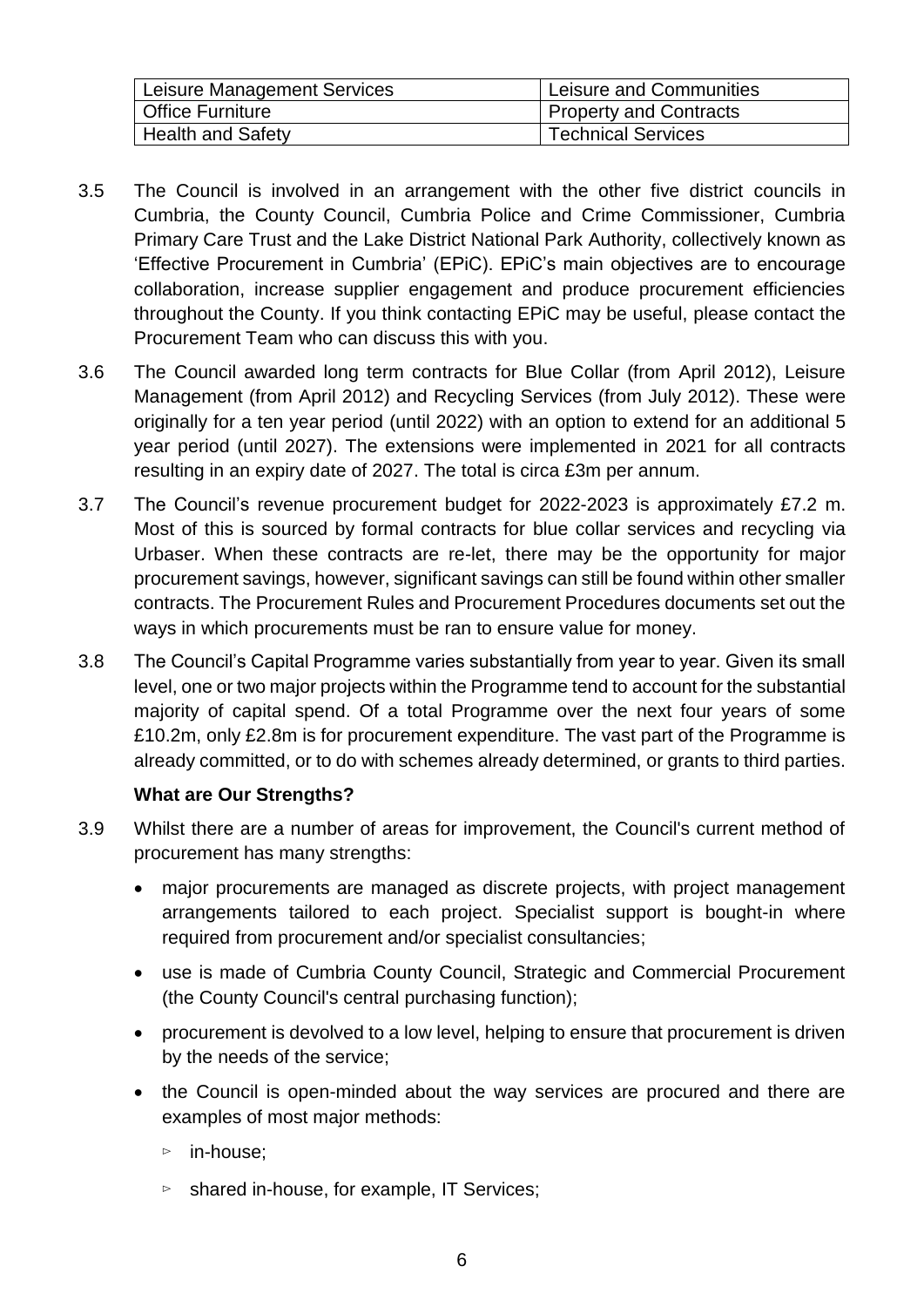- ⊳ national buying consortia (frameworks);
- ⊳ contracted, for example, refuse collection;
- ⊳ procured jointly, for example, internal audit services;
- ⊳ procured from another local authority, for example, car park enforcement;
- ⊳ part in-house, part buy-in, for example, internal audit.
- payment of 90% of creditors via BACS;
- use of Government Procurement cards;
- the Council's rules on procurement are set up in one place (Procurement Rules) and are supported by a detailed Procedures document for staff to follow;
- the Council is a formal member of EPiC: and
- the Council requires procurement to be undertaken in a way that ensures sustainable contracts are awarded (i.e. taking into account the lifecycle cost of the contract). This may mean the upfront or overall costs of the contract are higher, but the long term gains for the Council outweigh this cost.

## **4. e-Procurement**

- 4.1 e-Procurement is doing business electronically. The benefits of e-Procurement include:
	- delivering savings through streamlining the internal procurement procedures and processes;
	- providing a framework to ease the ordering of goods, services and works whilst maintaining compliance with legislation; and
	- improving services.
- 4.2 The Council currently uses Procontract (The Chest) as its preferred method of letting contracts. The system allows staff to comply with both external and internal procurement rules and offers an audit trail for all procurement processes conducted through it. The system is now the Council's main method of seeking quotations and tenders. This is formally stated in the Procurement Rules and enforced in guidance.
- 4.3 The Council already uses electronic means to improve its business efficiency:
	- almost all suppliers are paid by BACS (electronic bank payment);
	- key purchasing officers use a corporate procurement card;
	- electronic tendering;
	- electronic remittance advices; and
	- electronic ordering and invoicing has been introduced from December 2012. The number of suppliers using electronic means is increasing. Staff request that suppliers use this when orders and payments are made.

## **5. Procurement Policy**

5.1 Procurement should further the Council's overall objectives. Whilst an essential ingredient of securing value for money, it is also important that procurement decisions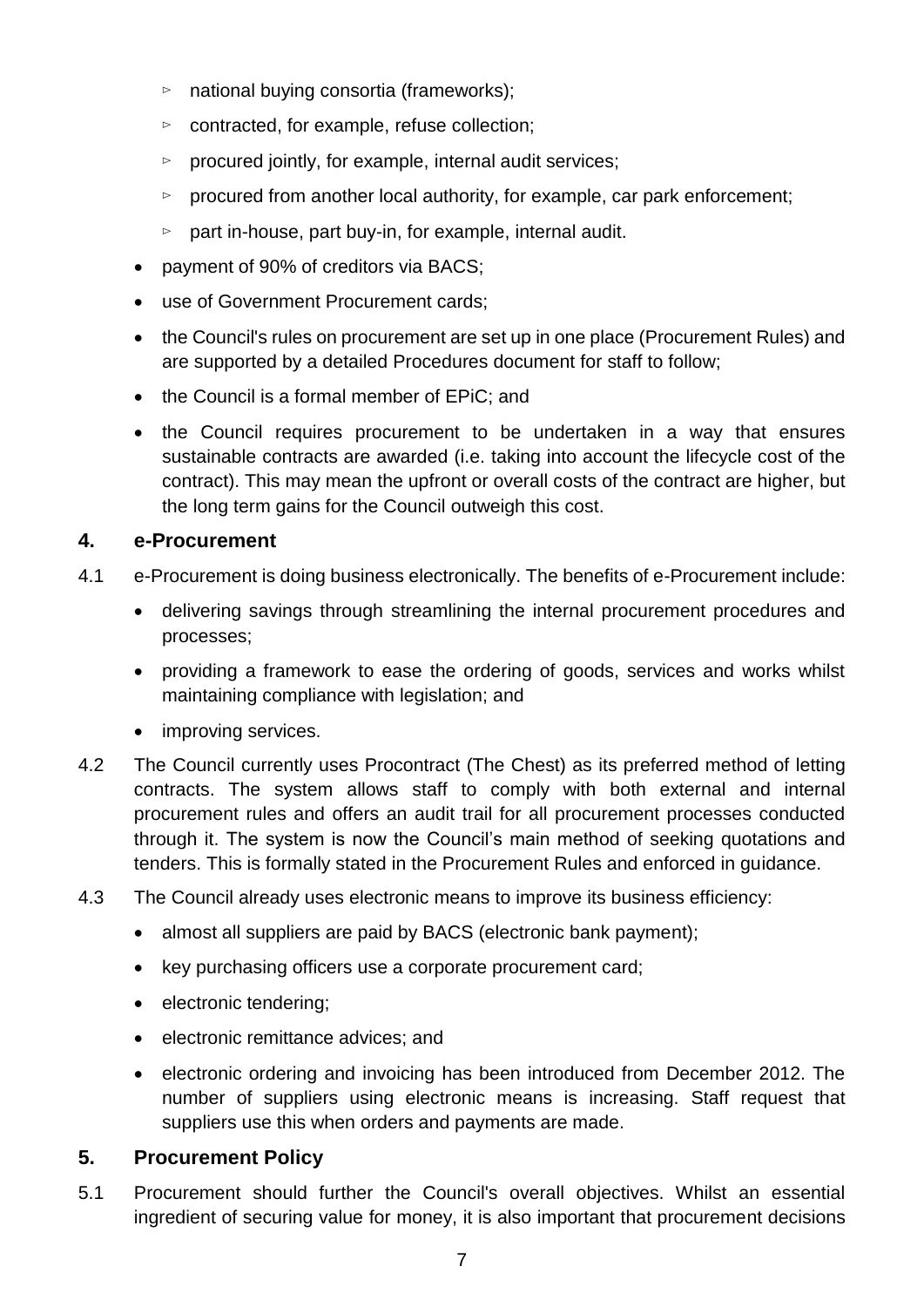are taken in light of the broader objectives which the Council is seeking to achieve. For a public body, effective procurement should include social and community benefits, as well as financial considerations.

- 5.2 The importance of price compared to quality will vary substantially depending on what is being purchased. The Procurement Rules and the Procurement Procedures documents advise how price and non-price factors can fairly and properly be dealt with.
- 5.3 To understand the community benefits the Council is seeking to achieve, it is necessary to consider the Council's corporate priorities. The Council supports a "Buy Eden First" strategy. This means that sourcing its supplies and services from local contractors and suppliers should be prioritised where possible. This strategy is encouraged within the Procurement Rules and Procurement Procedures documentation.
- 5.4 The Council has four corporate priorities, supported by twenty one strategic actions. The Council's overall aim is to:

| <b>Corporate Priorities</b>       |                                                                                                                                |  |
|-----------------------------------|--------------------------------------------------------------------------------------------------------------------------------|--|
| <b>Sustainable</b>                | Making the Council financially viable, customer focussed<br>and zero carbon                                                    |  |
| Healthy,<br>safe<br>and<br>secure | Improving housing, working towards self-sufficiency in<br>energy and co-producing healthy, connected prosperous<br>communities |  |
| <b>Connected</b>                  | Improving digital connectivity, transport and access                                                                           |  |
| <b>Creative</b>                   | Supporting businesses to respond to national and global<br>changes and encouraging innovation                                  |  |

#### **Corporate Procurement Policy**

5.5 To ensure that value for money is obtained and recognising the requirements of the above statements, the following policy has been developed:

#### **Vision**

To obtain Best Value through planned and skilful procurement in respect of all goods, works and services sought by the Council.

## **Procurement Principles**

Procurement principles have been established that aim to support the Council's priorities. These are summarised below:

## ⊳ **Management and Control of Contracts**

Arrangements shall ensure that all contracts are adequately managed and monitored with a view to achieving completion of service delivery on time, within budget and in accordance with the specification.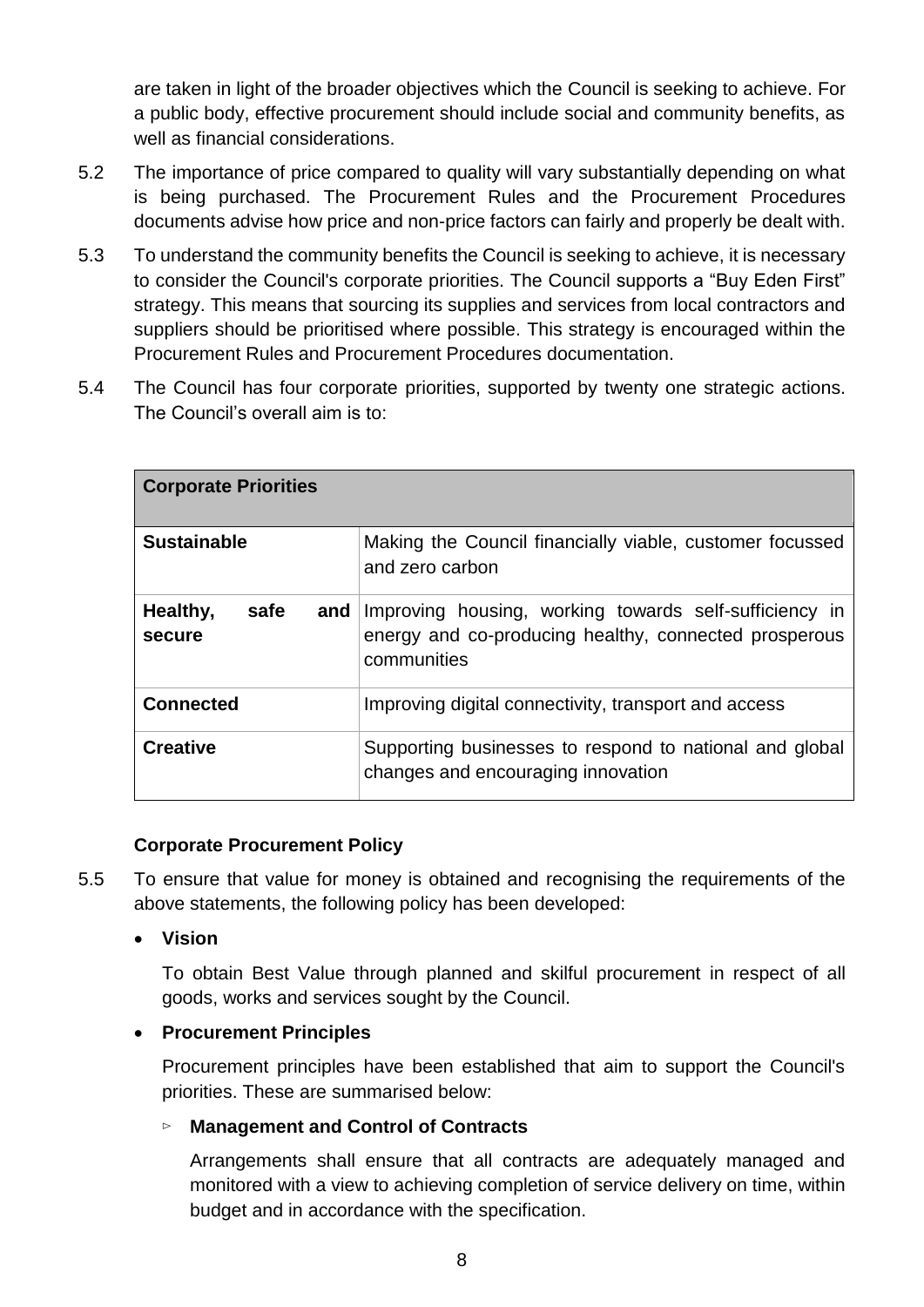## ⊳ **Assessing and Minimising Risk**

The risks associated with all procurement shall be assessed and minimised accordingly prior to going to market. Where the Council considers a contract to be critical to the business a corporate resolution plan may be required to ensure the Council is prepared from any risk to the continuity of service delivery

#### ⊳ **Trained and Experienced Staff Resources**

Staff engaged in procurement and contract management shall be suitably experienced and trained for the purpose.

The Council will regularly benchmark themselves against similar, comparable organisations to assess their procurement capabilities and progression.

#### ⊳ **Social and Economic Well-Being**

All procurements shall consider the impact of the social and economic well-being of the District and, in particular, ensure that, wherever possible, the Council's procurement supports the local economy. The Council signed up to the Small Business-Friendly Concordat in 2005 and the Public Services (Social Value) Act 2012 may apply to higher value procurements for services.

In addition, the Council is committed to providing social value in line with the Government's National Procurement Policy Statement. Therefore, all procurements will also consider the following 3 national priorities alongside local priorities:

- ⊳ Creating new businesses, new jobs and new skills;
- ⊳ Tackling climate change and reducing waste, and
- ⊳ Improving supplier diversity, innovation and resilience

#### ⊳ **Partnership and Partnering**

The Council recognises the importance of partnerships for effective service delivery and has made a range of procurements in partnership with one or more partners. This includes partners from both the voluntary and community sectors, as well as the private sector.

## ⊳ **The 'Make or Buy' Decision**

One of the most difficult procurement decisions is often whether to buy-in a service, or provide it directly through the Council's own staff. For several years the Council has had guidance on how to make this decision and this is set out in Appendix 1. A variant on make or buy is procuring by using shared services. The Council will consider any proposed shared service arrangements individually..

#### ⊳ **Management of Major Projects**

Given the size of the Council, major projects present particular challenges. 'Major' projects are difficult to define precisely but have included the blue collar tendering and Penrith New Squares. All major projects will have their project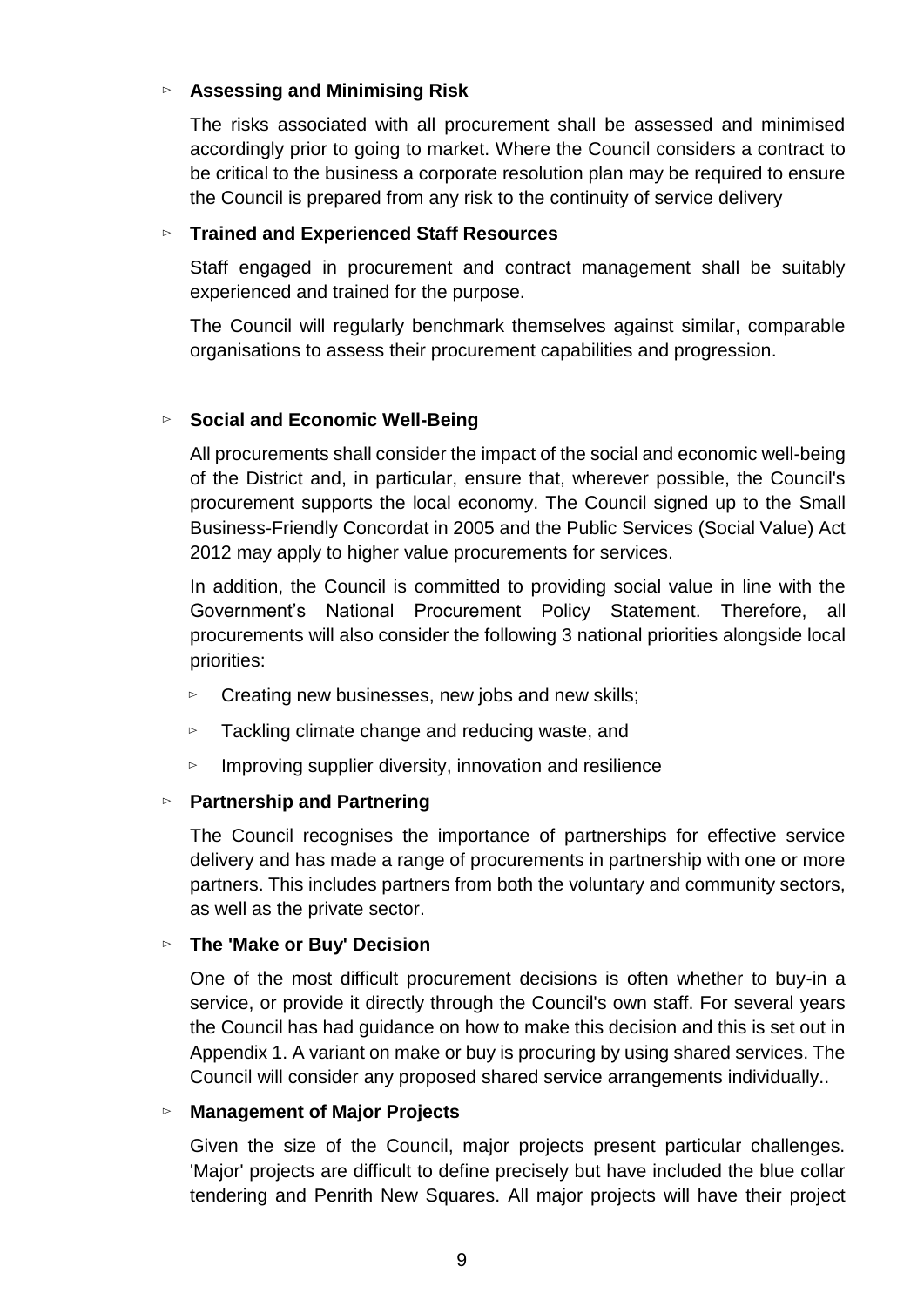management arrangements reviewed by the Management Team. All major procurement shall have due regard to social, economic and environmental issues and early decisions shall be taken to ensure that projects are packaged so as to encourage delivery in the most efficient manner and achieve what end users want and can afford.

## ⊳ **High Professional Standards and Best Practice**

All procurement procedures shall be operated in a professional manner ensuring the highest standards of transparency, probity and accountability.

## ⊳ **Continuous Improvement**

Where contracts are going to run for a number of years, the contract should be sufficiently flexible to provide for continuous improvement throughout the period of the contract. The procurement process should always consider changes and improvements that could be made over the contract lifetime.

Where appropriate, Key Performance Indictors (KPIs) should be incorporated into contracts and monitored throughout the contract duration. KPIs should be relevant, and proportionate to the size and complexity of the contract.

## ⊳ **Workforce Matters**

Any procurement that potentially involves the transfer of staff who are currently employed by the Council shall, as far as legally possible, fully protect the future terms and conditions of employment of such staff so that they continue to enjoy the good employment practices of the Council, insofar as the Council is legally able to do so. The Council must ensure that, when dealing with staff transfers, Transfer of Undertakings (Protection of Employment) (TUPE) will be complied with.

## ⊳ **Equality and Diversity**

As a major procurer of goods and services in the area, the Council will endeavour to ensure that the suppliers and contractors with which it conducts business comply with the requirements of the Equality Act 2010 and have the same values and principles and approach to equality and diversity as the Council. The Council will take all reasonable steps to avoid conducting business with suppliers who discriminate against members of society for any reason, or do not comply with current legislation relating to equality. The Council's Equality Impact Assessment for this Strategy is attached at Appendix 2.

## 5.6 **The Environment and Sustainability**

The Council has adopted a Zero Carbon Eden strategy and has declared a Climate and Ecological Emergency. The Council's procurement activities impact on the environment and it is important that this strategy is considered when conducting procurement. Sustainability issues should be considered fully when specifying goods, works and services as part of the procurement process. The main aims when considering sustainability in procurement are:

 to seek alternatives to products and processes which are detrimental to the environment by using more environmentally friendly products and processes (this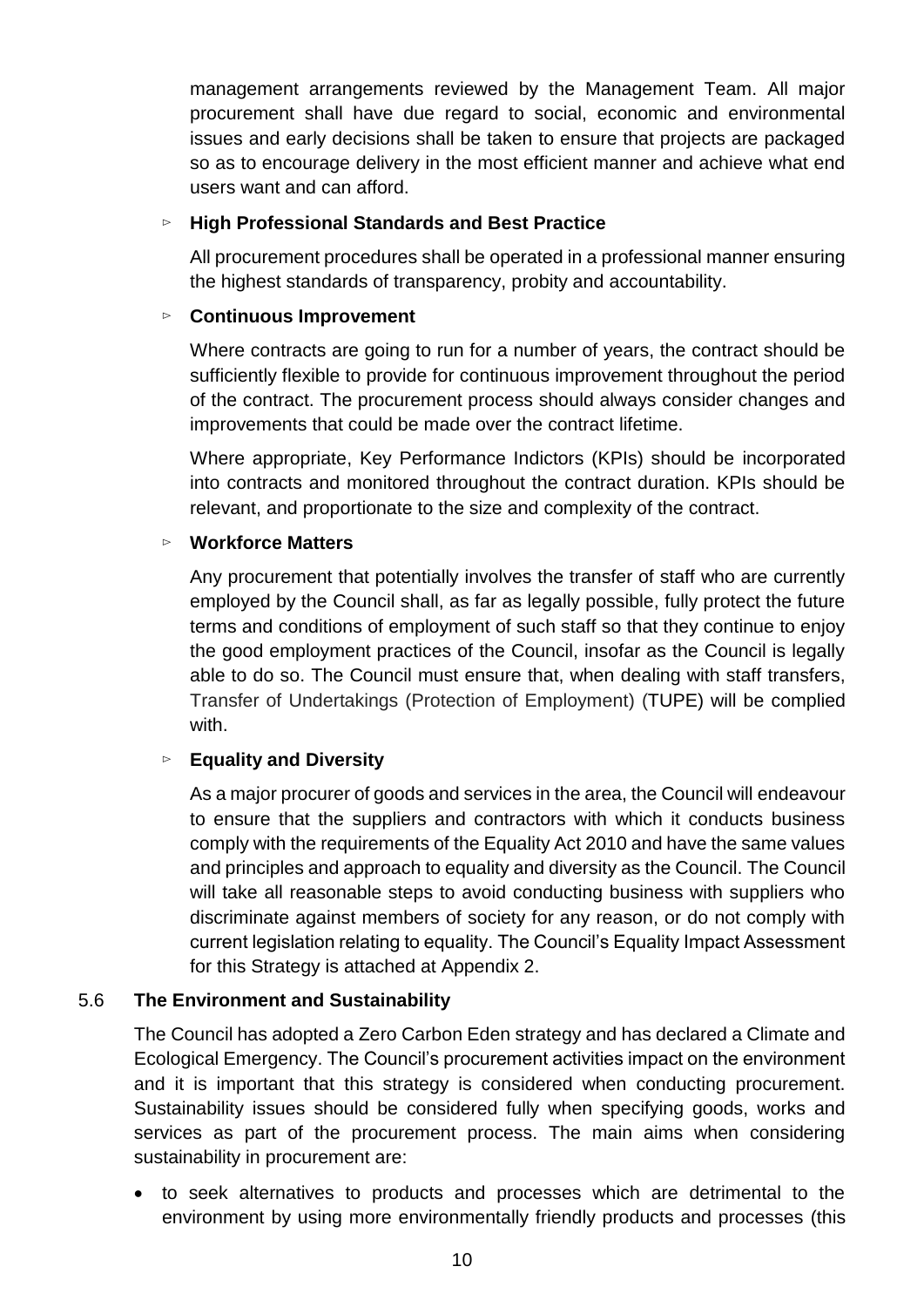could include engaging with the market and/or other local Public Sector organisations, before conducting a procurement process to ensure you are familiar with what is available to support this aim):

- to review the lifecycle environmental cost of the assets, services or works to be procured (it may be that environmentally friendly products cost more upfront but the Council is willing to invest to achieve the Zero Carbon Eden strategy);
- to only purchase supplies when necessary and minimise waste, including any packaging, or waste produced as a by-product of the goods or service, and waste generated by the eventual disposal of the product;
- to maximise the reuse and recycling of materials;
- to minimise the consumption of non-replaceable natural resources by reviewing current and proposed future usage and evaluating the pros and cons of alternatives;
- to stimulate demand for environmentally friendly products by considering the environmental performance of all suppliers and encouraging them to conduct their operations in an environmentally sensitive manner;
- to ensure work is not awarded (where possible) to suppliers that have processes in place that may result in the degradation of the natural environment and biodiversity, and ensure work is awarded to suppliers that actively offer assets/services that could safeguard and improve of the natural environment;
- to procure locally where possible (Buy Eden First) to ensure the pound remains within the local area:
- to increase the opportunities for Small and Medium Enterprises (SMEs) and Voluntary, Community and Social Enterprises (VCSEs)
- to increase the opportunities for innovation within the supply chain
- to incorporate social value investment into supplier contracts that will be beneficial to the local area; and
- to comply with all environmental/sustainability stipulations of resources and funding that has been offered by the UK Government (or other environmental body).

## **6. Review, Update and Publicity**

- 6.1 It is important that this Procurement Strategy does not become just an historic document. To ensure it is a major vehicle for the improvement of procurement it should be reviewed in line with point 2.11 above.
- 6.2 The approved Procurement Strategy will be published both on the Council's website and SharePoint under Corporate Centre\Documents\Procurement. After each update, this will be highlighted on the Corporate Bulletin Board.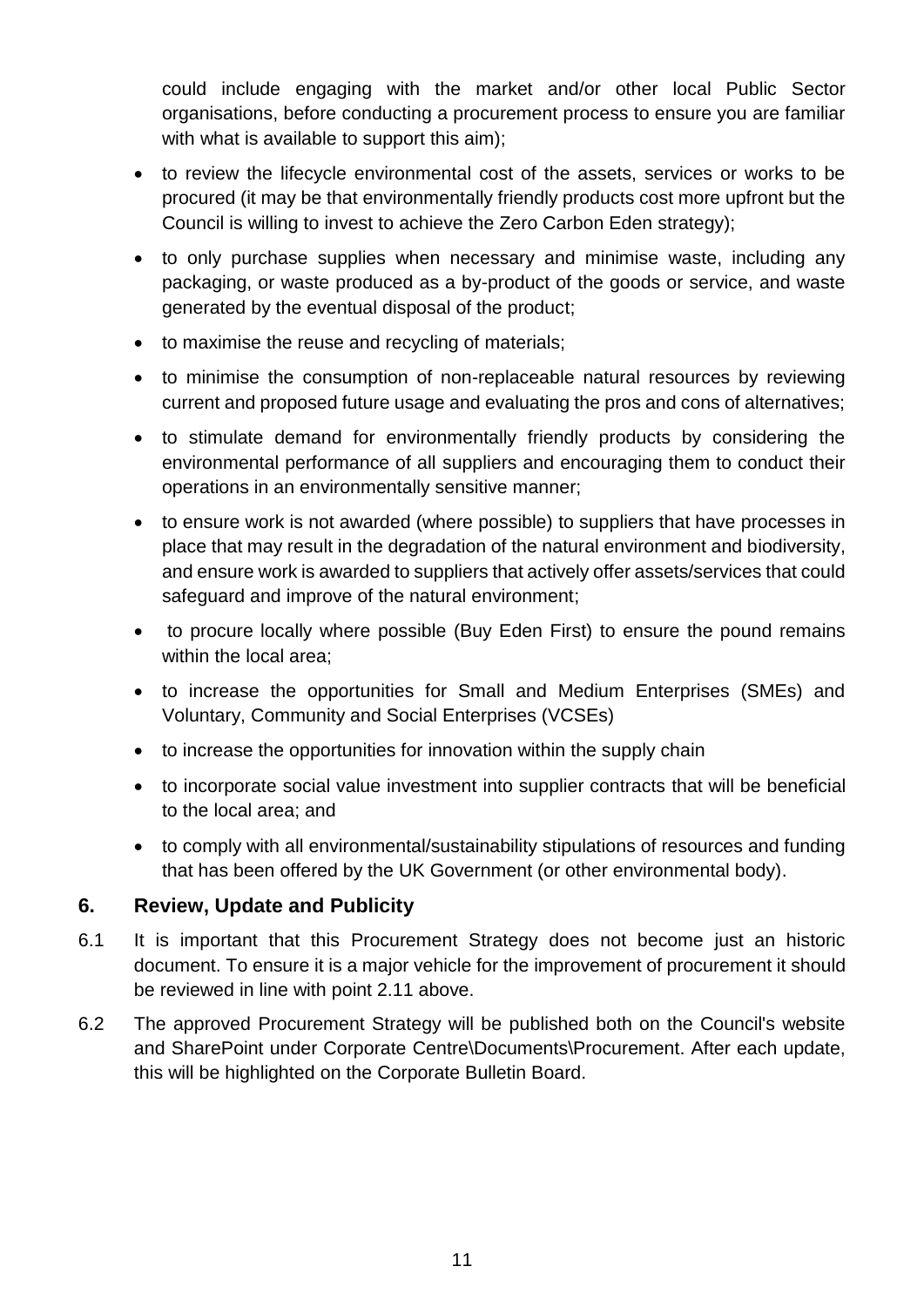

NB: The numbers at the bottom right refer to explanatory notes shown overleaf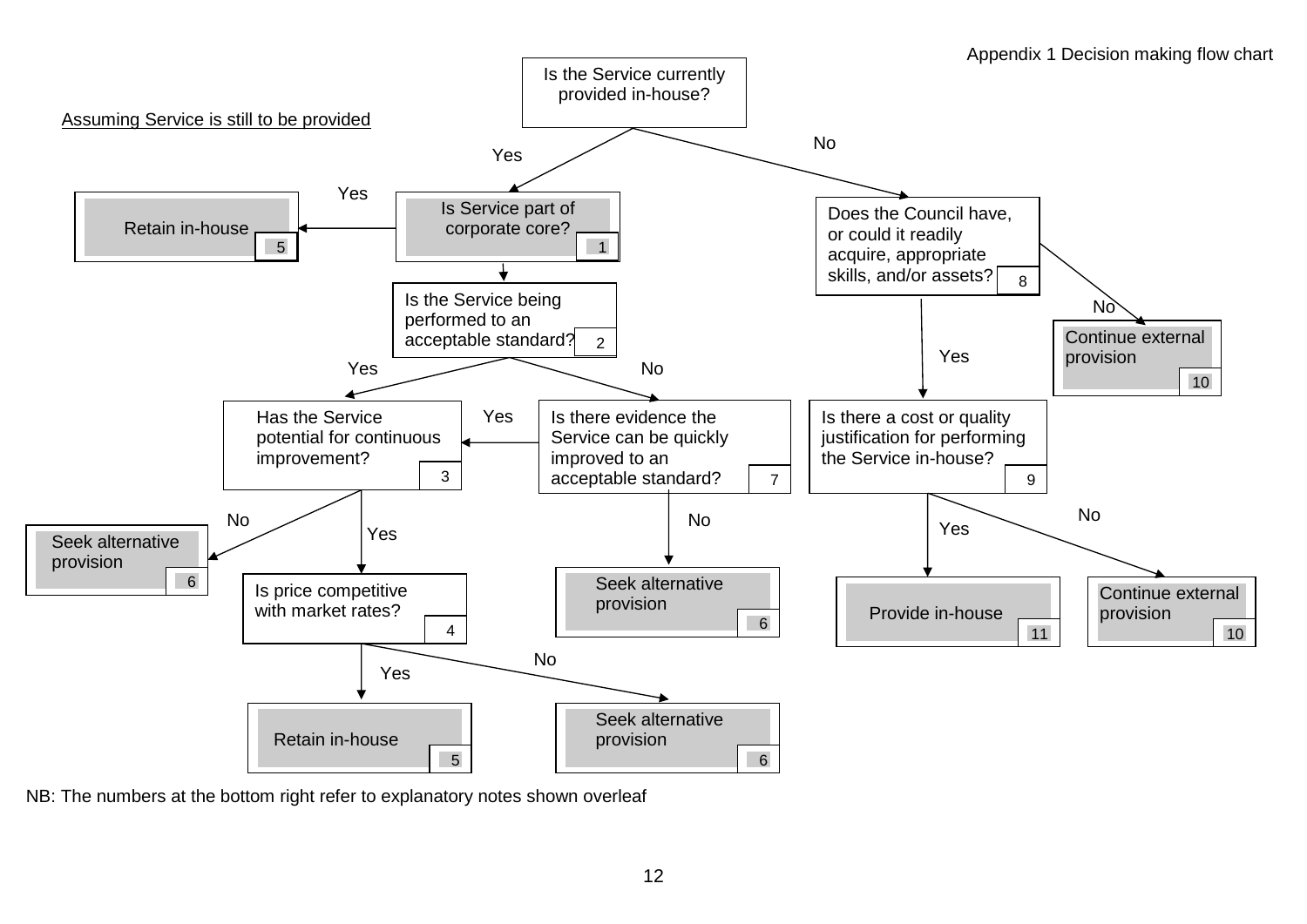## **Notes**

## **1. Is the service part of the corporate core?**

The corporate core of the Council is that part which enables it to undertake its key activities, such as determination of policy. It is not possible to answer this question in a black and white way and some judgement is called for. However, it will be apparent in most cases which services are part of the corporate core and which are not. Most frontline services are unlikely to be in the corporate core. The issue is not as clear-cut in relation to some support services where, due to the small numbers of staff involved, some staff might be involved in some corporate core activities (for example, attending at committee meetings) but also providing some straightforward support services to front-line services. It is also considered that an effective corporate core includes a strong and expert client for those services already contracted out. The corporate core for Eden may be larger, in proportionate terms, than for many other councils. If the Council's staff shrinks beyond a 'critical mass', it may have problems retaining and recruiting staff.

## **2. Is the service being performed to an acceptable standard?**

This should be judged against a range of indicators, including measures of customer satisfaction, performance comparison with similar authorities and the private sector if possible. In comparing against other local authorities, particular attention should be paid to the upper quartile benchmark for performance. Standards against which the services are judged are preferably ones that have been set down in advance and ones that the service is currently being monitored against.

## **3. Has the service got potential for continuous improvement?**

All services of the Council should be capable of improving. There must be evidence that there is the potential for improvement. This may not necessarily be in all areas. For example, it may be that there is no scope for reducing costs, but some qualitative aspects of the service can be improved. This might, for example, include evidence of historic improvement.

## **4. Is the price competitive with market rates?**

Some indication of market rates should be obtained. This can be done informally by looking at the service costs of local authorities whose services are externalised for a particular function (it might also be wise to include a comparison with the costs of authorities doing that function in-house), or it could be done more formally by asking for prices from private suppliers (though such suppliers might be reluctant to supply such pricing information if they think there is no realistic chance of a service being awarded out-of-house) or by seeking benchmarking services from an appropriate consultant. In comparing the internal cost to the external cost, a judgement will have to be made on how far internal overheads should feature in the comparison. Obviously, all the marginal costs of providing a service should be compared to the cost of market provision. However, overheads should only be added to the extent that they will be saveable over the life of any envisaged contract.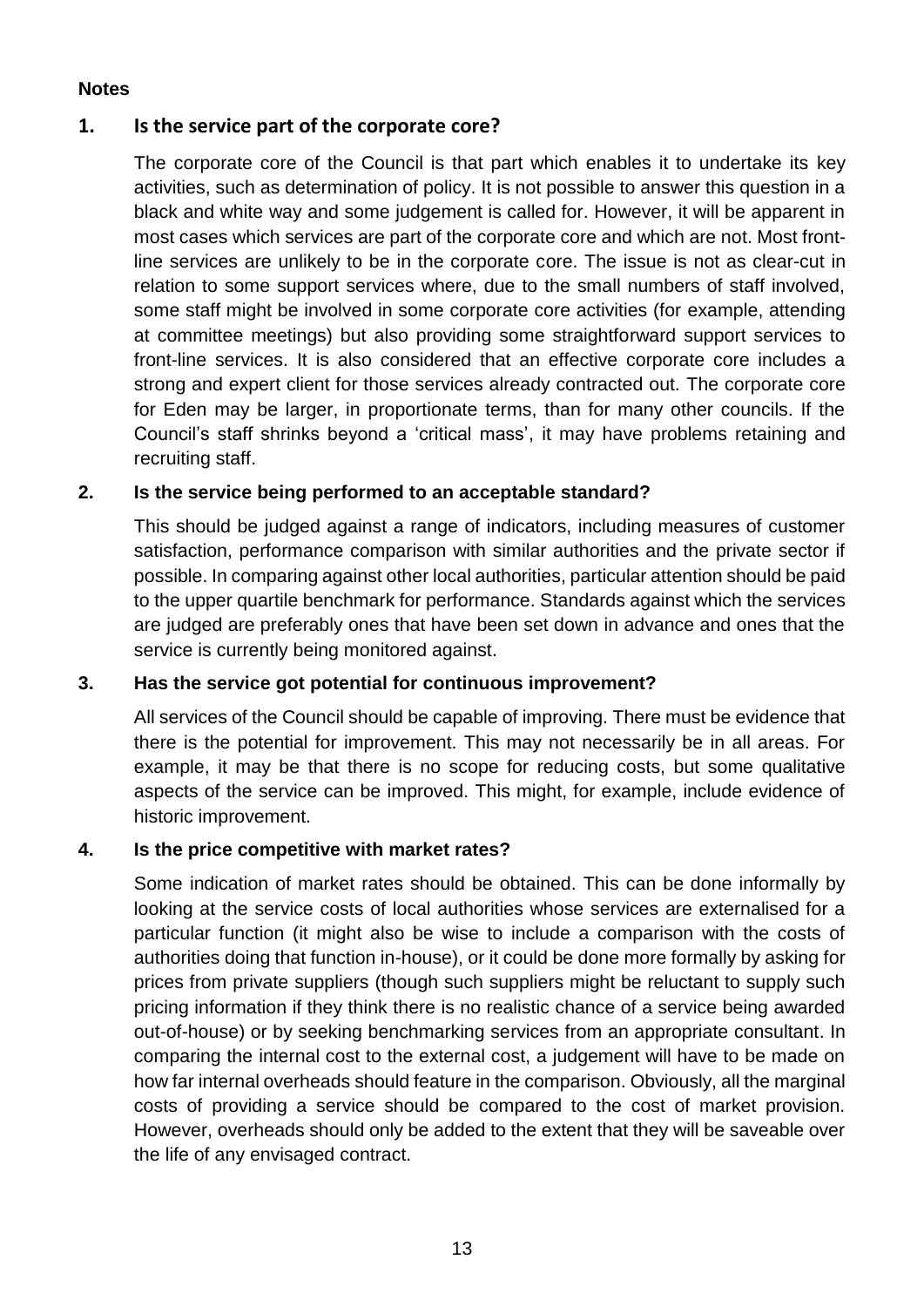So, for example, where a very small contract is considered, say, payroll (where less than one full time person provides the service), it might be quite legitimate to remove the cost of accommodation in the price comparison. However, in considering a larger service, accommodation might be a legitimate inclusion in the cost comparison because there could realistically be a chance of saving this cost to the Council by disposing of part of a property, renting it out, or enabling the Council to move to smaller premises. It is suggested that, in making such a comparison, advice should be sought from the Department of Finance.

## **5. Retaining the service in-house**

If the service is to be provided in-house, it is important that monitoring of the performance and cost is just as rigorous as it would have been if the service had been externalised.

#### **6. Seeking alternative provision**

There are a number of alternatives to in-house supply, the main ones being:

- joint provision with another authority (perhaps most appropriate where there is no ready market): it is noted that the size of the Council makes it very unlikely that it, itself, could create a market from scratch;
- joint commissioning with another public sector body; and
- externalisation: this could either be done as a traditional tendering exercise, or could be done in partnership, probably through a negotiated approach (as long as this is consistent with procurement regulations). This should be pursued without any inhouse bid (going through the previous stage will have given adequate chance for inhouse provision to be justified). The presence of an in-house bid is likely to deter contractors from bidding. In the event of an external bid winning against an in-house bid, this may well create tensions between transferred staff and the contractor that could have been avoided if a transfer was progressed from the outset.

Whilst communication with staff is important, it becomes especially important if it appears that in-house service provision will cease. Both the Council's Principal Human Resources Officer and the appropriate Trade Unions should be involved at the earliest stage. TUPE considerations will need to be clearly addressed.

The decision to outsource service provision will require a different range of expertise. For smaller contracts, this expertise may be available in-house, in particular, from the Property and Contracts Section in relation to contracts, and to the Department of Finance in relation to financial issues. In larger externalisations, external advice might be needed. In any event, the decision to externalise service provision will need to be fully discussed at an early stage at Management Team. The length of contract to be entered into will vary according to circumstances.